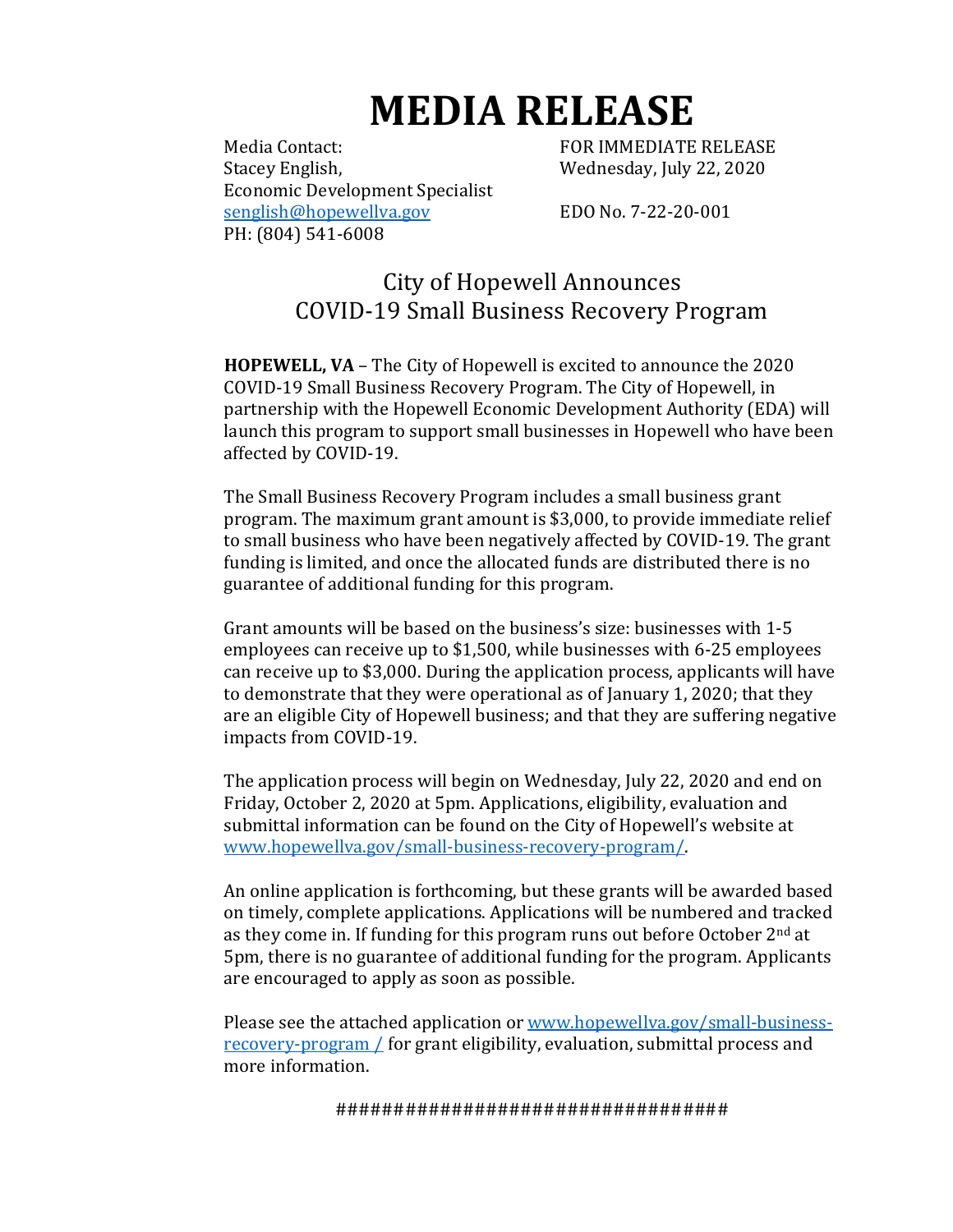Date & Time Received: Received By:



# **City of Hopewell COVID-19 Small Business Recovery Program**

# **Grant Program:**

The City of Hopewell, in partnership with the Hopewell Economic Development Authority is launching the "City of Hopewell COVID-19 Small Business Recovery Program" to support Hopewell small businesses who have been affected by COVID-19.

Grant funds are limited. Once the allocated funds are distributed, there is no guarantee of additional funding from City Council for this program. The maximum grant amount is \$3,000, to provide immediate relief to small businesses who have lost income due to COVID-19 and to prepare for reopening under the CDC and State of Virginia guidelines.

During the application process, applicants will have to demonstrate that they were operational as of January 1, 2020, that they are an eligible City of Hopewell business, and that they are suffering negative impacts from COVID-19.

The application process starts on Tuesday, July 20<sup>th</sup> and ends Friday. October 2<sup>nd</sup> at 5pm. Grants will be awarded based on timely, complete applications. Applications will be numbered and tracked as they come in. If funding for this program runs out before October 2nd at 5pm, there is no guarantee of additional funding for the program.

# **Grant Eligibility (All businesses must meet these criteria to be eligible for a grant):**

- Businesses must possess a valid City of Hopewell business license.
- All Hopewell small businesses with 25 employees or less (national chain and/or nationally franchised locations are not eligible).
- Businesses must have been established and operational in Hopewell on or before January 1, 2020.
- Business must be in good standing with city taxes and city sewer and refuge payments, or on an active payment plan.
- Must be a for-profit business
- Not a publicly traded company
- Business must have a physical presence within the City of Hopewell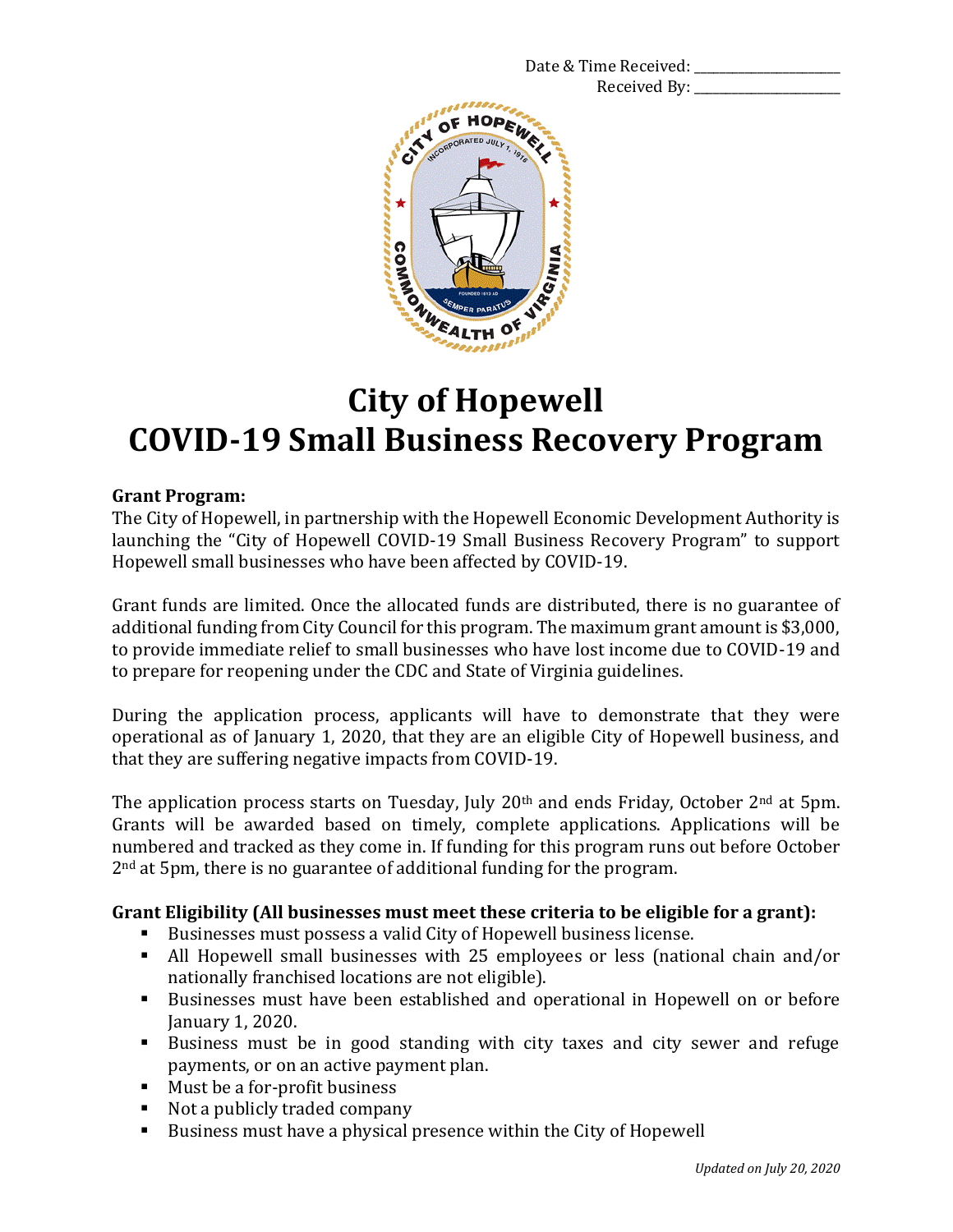Date & Time Received: \_\_\_\_\_\_\_\_\_\_\_\_\_\_\_\_\_\_\_\_\_\_\_ Received By: \_\_\_\_\_\_\_\_\_\_\_\_\_\_\_\_\_\_\_\_\_\_\_

# **Grant Evaluation:**

- Grants will be awarded to the majority business owner only.
- Grants will be awarded based on timely, complete applications. Applications will be numbered and tracked as they come in.
- Total grant funds available for each award will not exceed \$3,000.
- Grant amounts vary by size of business, based on number of employees (documented by payroll statements and federal employment records):
	- $\triangleright$  Businesses with 1-5 employees: up to \$1,500
	- ➢ Businesses with 6-25 employees: up to \$3,000
- Funds must be used for operational capital to assist the business in sustaining operations such as payroll, utilities, inventory, rent, and business mortgage.
- Grant recipients will be determined eligible by the City Manager's Office. Grants will be issued by the Economic Development Authority (EDA).
- Grant funds will be made payable to the business name as listed on IRS Form W-9.
- All applications and materials submitted will be public records and subject to the Freedom of Information Act (FOIA). Documents identified as propriety (i.e. tax returns, social security numbers, financial documents, etc) are exempt under FOIA.
- Application for the grant constitutes an unconditional agreement to and acceptance of the Terms and Conditions. The Applicant is responsible for ensuring his or her familiarity with the Terms and Conditions.
- By submitting an application, the Applicant certifies that it is not under any agreement or restriction that prohibits or restricts its ability to disclose or submit the materials included in the application or otherwise to apply for a grant.
- **EXECUTE:** Applicants acknowledge and agree that the Applicant's business name can used by the City or the EDA in the promotion of the grant program and may be displayed publicly showcasing selected businesses.

# **Grant Submittal:**

- Please email grant applications to Stacey English, at senglish@hopewellya.gov.
- Grant applications can also be dropped off at City Hall. Please call (804) 541-2243 and ask for Stacey English or Debbie Pershing to arrange drop-off.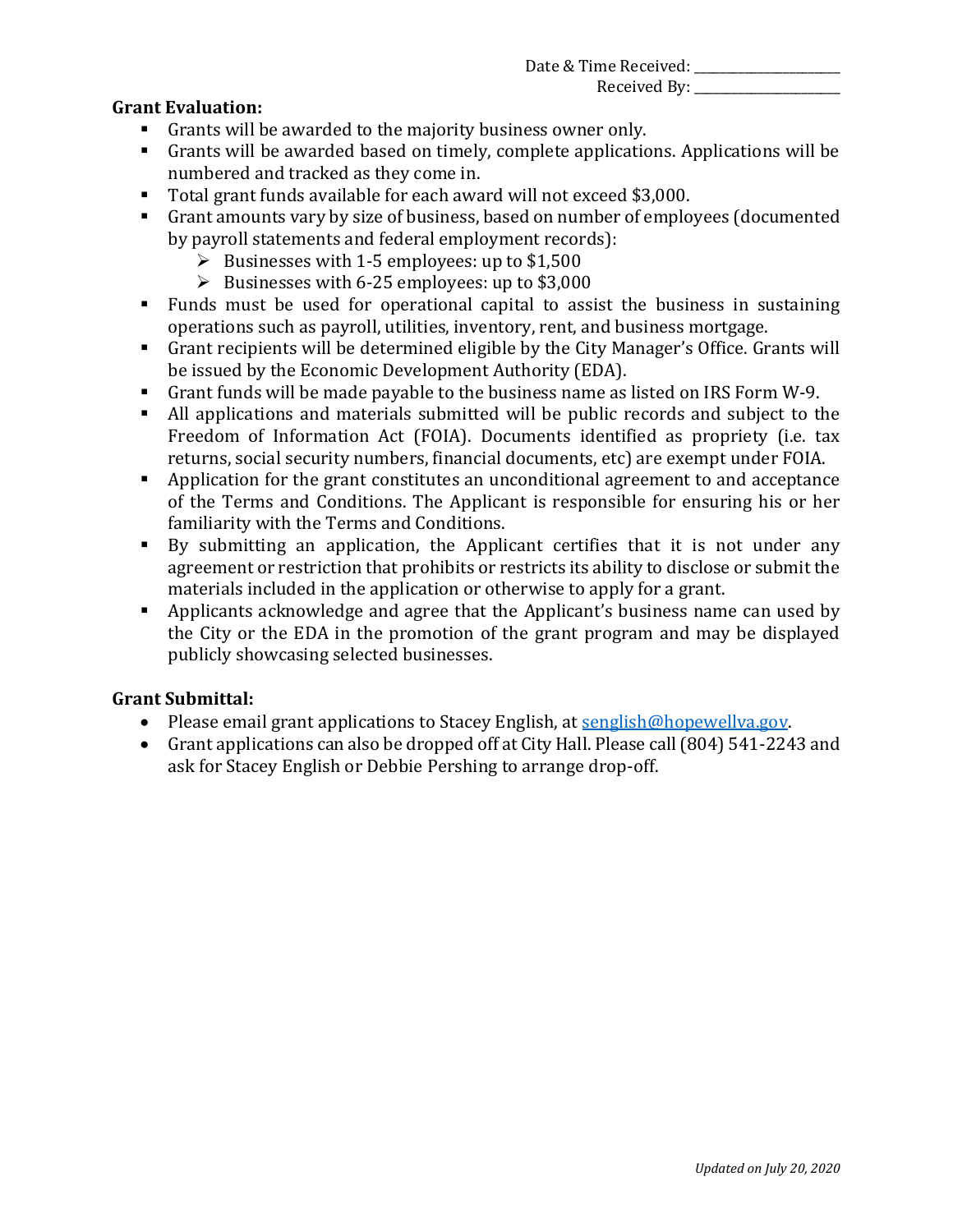#### Date & Time Received: \_\_\_\_\_\_\_\_\_\_\_\_\_\_\_\_\_\_\_\_\_\_\_ Received By: \_\_\_\_\_\_\_\_\_\_\_\_\_\_\_\_\_\_\_\_\_\_\_

# **Grant Application:**

Application Checklist (Please include the following documentation):

- Copy of the payroll statement nearest March 17, 2020.
- Copy of most recent payroll statement.
- Copy of Hopewell Business License.
- Copy of the business's IRS Form W-9.

### Business Information

Legal Business Name as listed on IRS Form W-9: \_\_\_\_\_\_\_\_\_\_\_\_\_\_\_\_\_\_\_\_\_\_\_\_\_\_\_\_\_\_\_\_\_

Ownership Information: Complete this section for the majority business owner.

Application Questionnaire: Program eligibility is limited to those businesses that meet the following qualifications:

- 1. Has the business established & operational in Hopewell since January 1, 2020? \_\_\_\_\_\_\_\_
- 2. Total number of employees prior to March 17, 2020: \_\_\_\_\_\_\_\_\_\_\_\_\_\_\_\_\_\_\_\_\_\_\_\_\_\_
- 3. Total number of employees currently: \_\_\_\_\_\_\_\_\_\_\_\_\_\_\_\_\_\_\_\_\_\_\_\_\_\_\_\_\_\_\_\_\_\_\_\_\_\_\_\_\_\_\_\_\_\_\_\_\_\_\_\_\_
- 4. Total number of employees you plan to keep moving forward: \_\_\_\_\_\_\_\_\_\_\_\_\_\_\_\_\_\_\_\_\_\_\_\_\_\_
- 5. Total number of employees either laid-off or furloughed as a result of COVID-19:

\_\_\_\_\_\_\_\_\_\_\_\_\_\_\_\_\_\_\_\_\_\_\_\_\_\_\_\_\_\_\_\_\_\_\_\_\_\_\_\_\_\_\_\_\_\_\_\_\_\_\_\_\_\_\_\_\_\_\_\_\_\_\_\_\_\_\_\_\_\_\_\_\_\_\_\_\_\_\_\_\_\_\_\_\_\_\_\_\_\_\_\_\_\_\_\_\_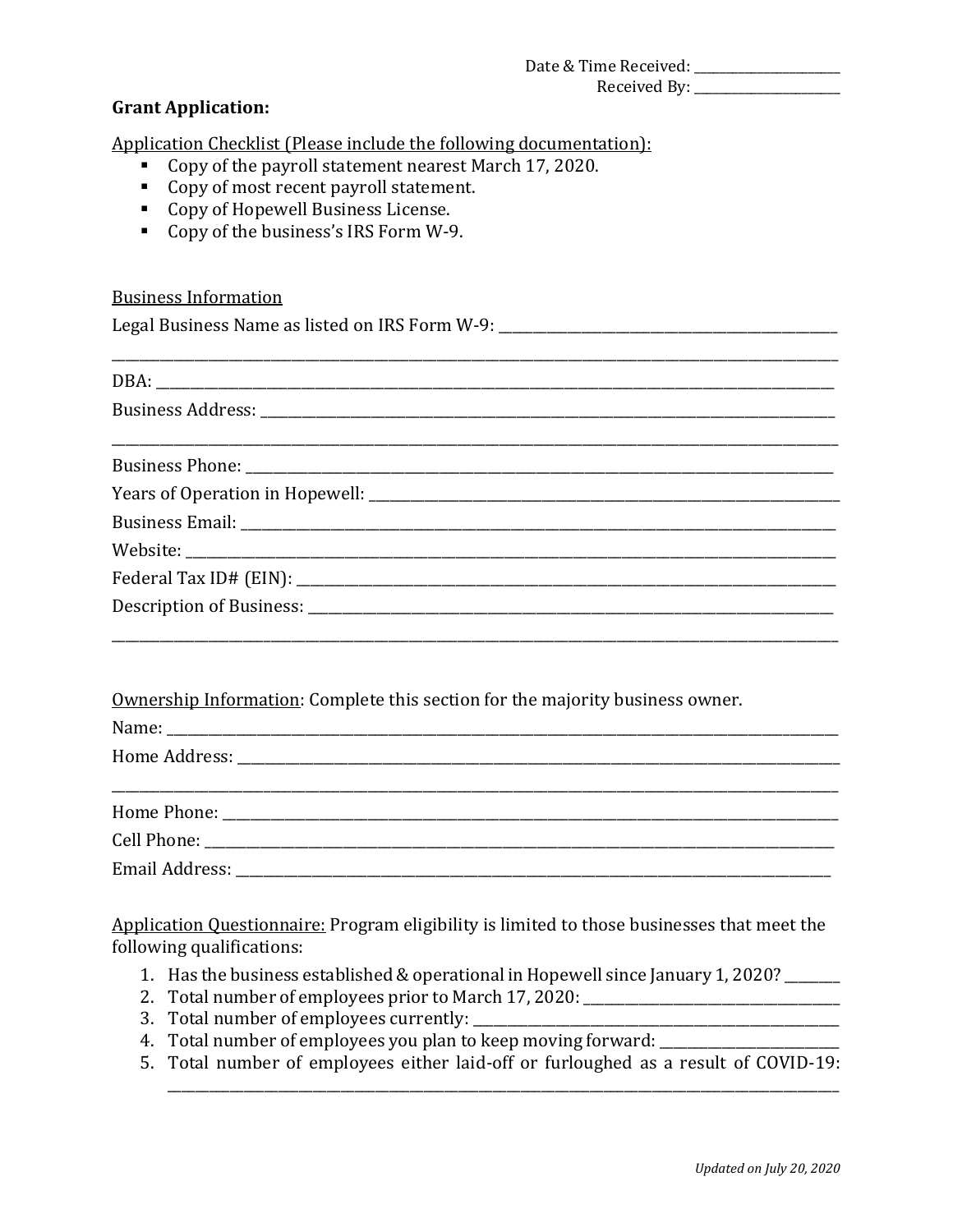## Date & Time Received:

### Received By:

Statement Narrative: Please attach your answers to these questions to this application.

- Identify how you plan to continue employment of all or certain employees and the type of positions being retained in comparison to pre COVID-19 disruption.
- Detail how you plan to use the grant funds to continue business operations

Application Understanding: Each applicant must initial the following statements to indicate that they understand and agree to the following conditions and certifications:

- I certify and attest that I am the majority owner of this business.
- I acknowledge that this completed and signed application is only an application for the City of Hopewell COVID-19 Small Business Recovery Program expressed herein.
- \_\_\_\_\_\_\_\_\_\_\_\_\_\_\_\_\_\_\_\_\_\_\_\_\_\_\_\_\_\_\_\_\_\_\_\_ ▪ This application, even if favorably received does not constitute a commitment on the part of the EDA to extend grant funds.
- I agree to notify the EDA immediately in writing if any of the information contained in this application materially changes in any respect.
- I agree to hold harmless and indemnify the EDA, its board members, and associated City employees against any claims, charges, suits, damages or other similar liability and to further waive any claims against the EDA, its board members, and associated City employees whether now existing or arising in the future regarding any damages, losses, liability, costs or expenses (including reasonable attorney fees) incurred and arising from this application.
- I understand that by submitting this application the EDA is under no obligation to approve and/or extend an assistance grant.
- I understand that a false certification or false statement on this application will subject the signatory and applicant to repayment of the grants funds and other penalties under the law. \_\_\_\_\_\_\_\_\_\_\_\_\_\_\_\_\_\_\_\_\_\_\_\_\_\_\_\_\_\_\_\_\_\_\_\_\_\_\_\_\_\_\_\_\_\_\_\_\_\_\_\_\_\_\_\_\_\_\_\_\_\_\_\_\_\_\_\_\_